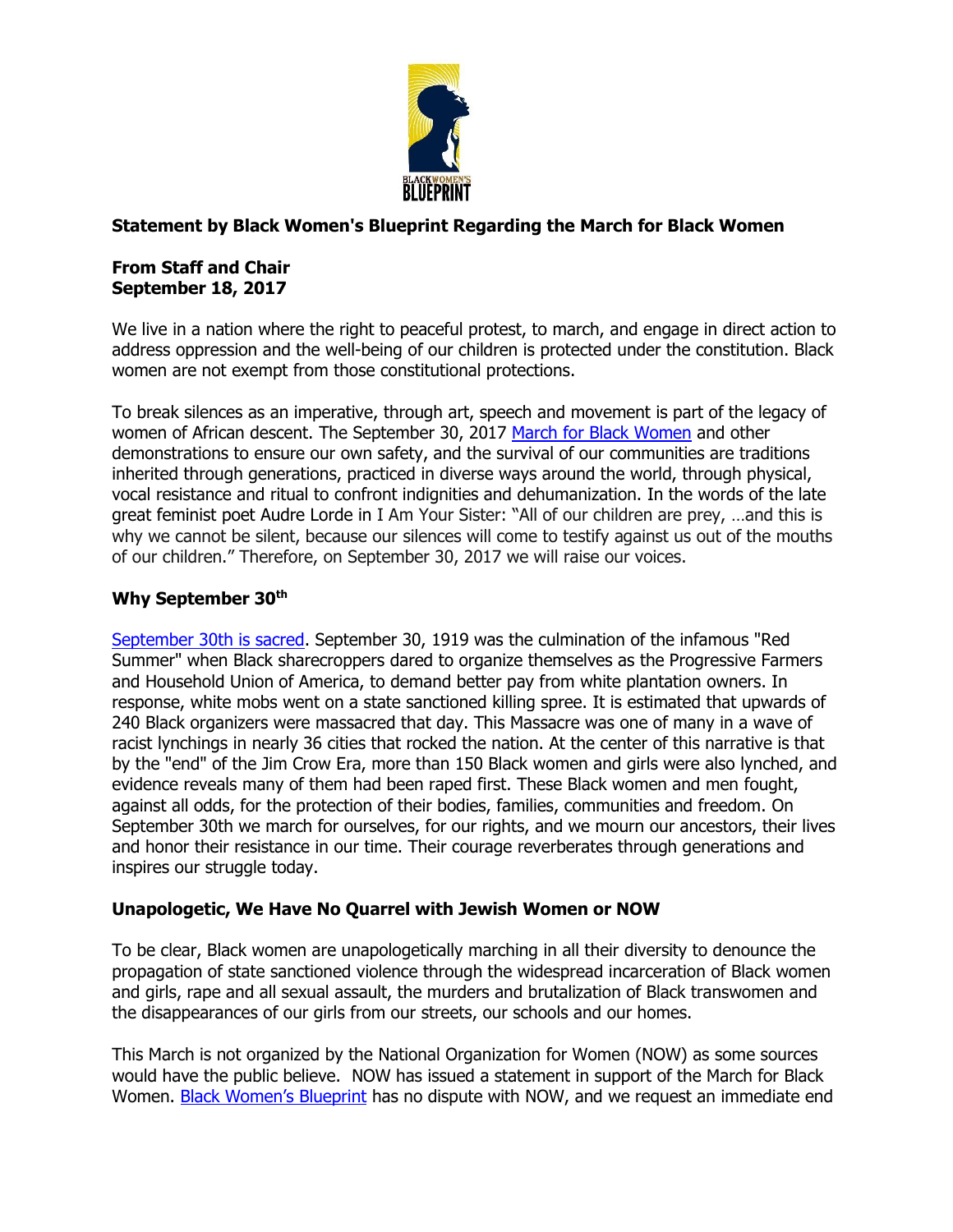to the dispersal of misinformation about NOW or feminist groups in relation to Black Women's Blueprint or the March for Black Women.

Furthermore, we have no quarrel with Jewish women, or persons who for various reasons believe there should be no march for Black women on September 30, 2017. Instead, our issue is with a social, economic and political system which bequeaths such privilege and special rights to one group of people or persons, to the point that this group or anyone from this group would presume to tell Black women what to do, when to march, what day is appropriate to fight for our safety, dignity and freedom—with no regard for Black women's lives or the impetus for their march. This scenario is testament to the ways in which Black women are scripted not to be seen and their issues scripted to be invisible.

We have high regard for the history of collaboration and struggle for equality and justice by Jewish and Black peoples together. We profoundly respect our Jewish sisters as they observe their sacred holiday, and expect the same respect in return as we march to end oppression against us.

To elaborate on the statement by the March for Black Women made in July 2017—if you cannot march with us, then pray with and for us. If you cannot march with us then shout from your front yards, your kitchen tables and from your street corners. Shout from the pews of your religious centers and LGBTQ centers, from your HBCUs and healing circles, from the halls and stairwells of the public housing complex where they put you, and from your conference tables and board rooms. You can also support the march by [giving](http://bit.ly/2uHdOqf) what you can and learning more at [www.marchforblackwomen.org](http://www.marchforblackwomen.org/)

#### **Conceiving of a March for Black Women**

Black Women's Blueprint conceived of the March for Black women and invited co-chairs and partners in a rally cry to value Black women's lives as we confront state sponsored violence and the complex oppressive conditions which persist in our communities. This is the first national march to occur after the Million Women March which brought us together twenty years ago.

We give *ourselves* permission to believe in the power of our demands and the strength of our convictions to take back what is already ours—dignity and agency. We will not allow an isolationist impulse to dictate our movement strategy given the political urgency of now, and welcome anyone who believes in equal and human rights for all. As various communities of allies prepare to march with Black women, including Black Jewish women, know that we are well acquainted with personal, and unspeakable brutalities. We will not allow this dismissal of our issues, nor the need for truth, justice and healing to derail Black women's efforts. The recent uproars surrounding this march point to the persistent disregard for Black women's existence, prerogatives and desires. We ask our allies to continue to act to eradicate oppression whenever it shows up.

#### **Our Demands to Community at Large**

We ask that people and various communities at large stop ignoring Black women's reasons for marching. Recent actions by our federal government and leaders to dismantle our civil and human rights by pushing to eliminate access to health care, and in particular reproductive